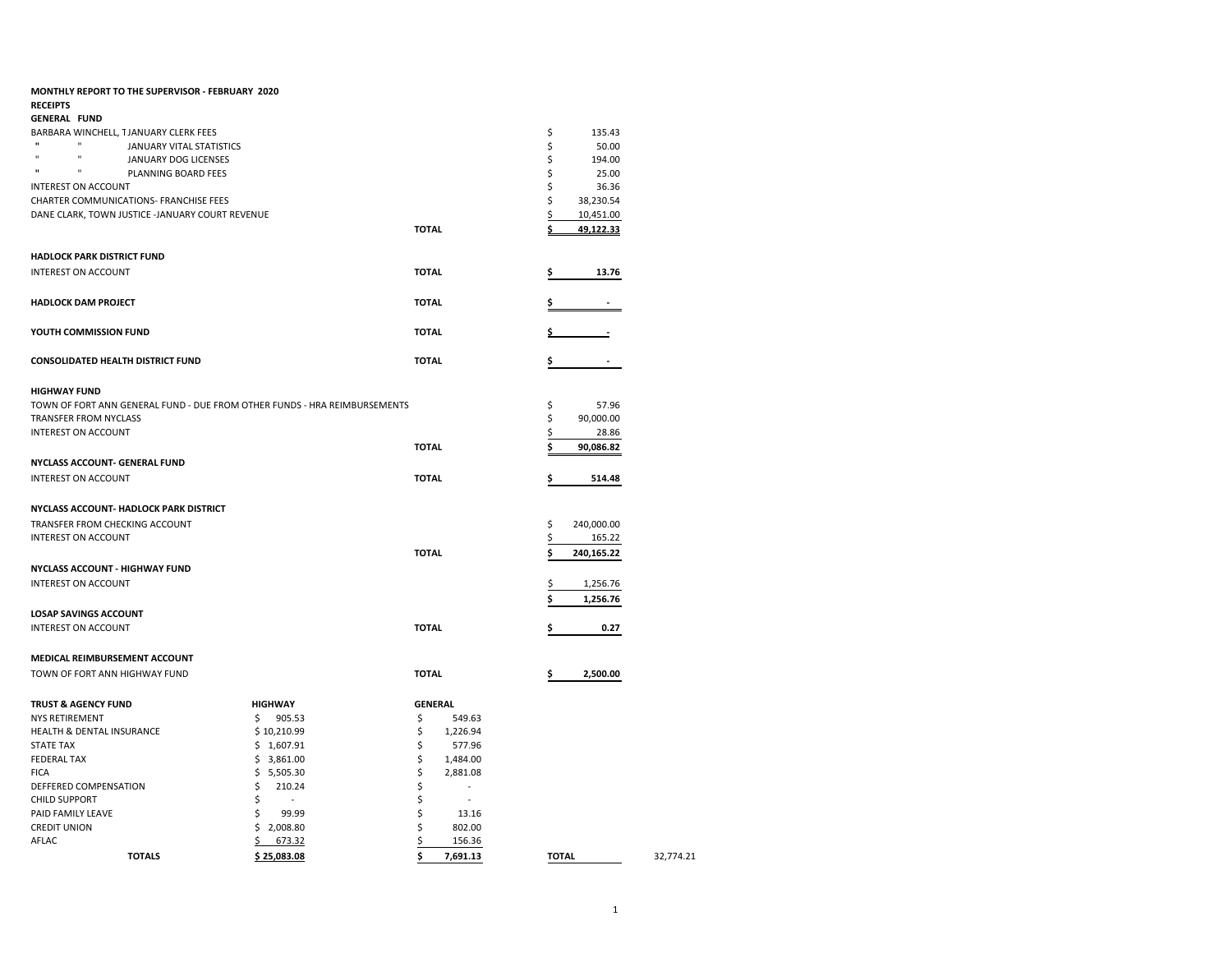### **DISBURSEMENTS**

| <b>GENERAL FUND</b>                                                 |              |          |                     | <b>HIGHWAY FUND-T/W</b>                       |          |                      |
|---------------------------------------------------------------------|--------------|----------|---------------------|-----------------------------------------------|----------|----------------------|
| STATE COMPTROLLER - STATE SHARE OF JUSTICE COURT REVENUE - DECEMBER |              | \$       | 6,040.00            | ABSTRACT                                      | \$       | 22,534.95            |
| PAYROLL                                                             |              | \$       | 19,107.58           | HEALTH INSURANCE                              | \$       | 12,289.87            |
| <b>TOWN SHARE FICA</b>                                              |              | \$       | 1,440.54            | PAYROLL                                       | \$       | 37,029.89            |
| DONATION OF FISHING DERBY PROCEEDS                                  |              | \$       | 1,505.00            | TOWN SHARE FICA                               | \$       | 2,752.65             |
| SUPERVISORS EXPENSE                                                 |              | \$       | 542.43              |                                               | Ś        | 74,607.36            |
| CENTRAL COMMUNICATIONS                                              |              | \$       | 315.22              |                                               |          |                      |
| <b>ATTORNEY EXPENSE</b>                                             |              | \$       | 2,573.00            | <b>HIGHWAY FUND-O/V</b>                       |          |                      |
| PLANNING BOARD EXPENSE                                              |              | \$       | 593.50              | ABSTRACT                                      | \$       | 51.04                |
| <b>JUSTICE COURT EXPENSE</b>                                        |              | \$       | 68.83               |                                               |          |                      |
| <b>TOWN CLERK EXPENSE</b>                                           |              | \$       | 25.25               |                                               |          |                      |
| <b>REGISTRAR EXPENSE</b>                                            |              | Ś        | 19.95               |                                               |          |                      |
| HIGHWAY SUPERINTENDENT EXPENSE                                      |              | \$       | 260.00              | <b>TOTAL</b>                                  | \$       | 74,658.40            |
| TOWN OF FORT ANN HIGHWAY FUND-DUE TO OTHER FUNDS HRA REIMBURSEMENT  |              | \$       | 57.96               |                                               |          |                      |
| <b>ADULT RECREATION</b>                                             |              | \$       | 2,000.00            |                                               |          |                      |
|                                                                     |              | \$       | 142.66              |                                               |          |                      |
| <b>FUEL MANAGEMENT</b>                                              |              |          |                     |                                               |          |                      |
| <b>CENTRAL MAILINGS</b>                                             |              | \$<br>\$ | 718.96<br>70,000.00 | <b>TRUST &amp; AGENCY FUND</b><br><b>FICA</b> |          | 8,386.38             |
| <b>AMBULANCE SERVICES</b>                                           |              | \$       |                     |                                               | \$<br>\$ |                      |
| SAFETY INSPECTION EXPENSE<br>DOG CONTROL EXPENSE                    |              | \$       | 38.91<br>118.17     | <b>STATE TAX</b><br><b>FEDERAL TAX</b>        | \$       | 2,185.87<br>5,345.00 |
| TAX COLLECTOR EXPENSE                                               |              | \$       | 534.99              | <b>HEALTH INSURANCE</b>                       | \$       | 11,437.93            |
| <b>STREET LIGHTS</b>                                                |              | \$       | 67.26               | <b>CREDIT UNION</b>                           | \$       | 2,810.80             |
| SPECIAL RECREATION FACILITY-BEACH                                   |              | Ś        | 440.00              | <b>CHILD SUPPORT</b>                          | \$       |                      |
| FIRE PROTECTION EXPENSE                                             |              | \$       | 242,884.00          | AFLAC                                         | \$       | 829.68               |
| <b>HEALTH INSURANCE</b>                                             |              | \$       | 1,106.62            | RETIREMENT                                    | \$       | 1,455.16             |
| <b>BUILDINGS EXPENSE</b>                                            |              | Ś        | 3,261.09            | DEFFERRED COMP.                               | \$       | 210.24               |
| <b>ASSESSOR EXPENSE</b>                                             |              | \$       | 8.60                | <b>TOTAL</b>                                  | Ś        | 32,661.06            |
|                                                                     | <b>TOTAL</b> |          | 353,870.52          |                                               |          |                      |
|                                                                     |              |          |                     |                                               |          |                      |
| <b>HADLOCK PARK DISTRICT</b>                                        |              |          |                     |                                               |          |                      |
| TRANSFER TO NYCLASS ACCOUNT                                         |              | \$       | 240,000.00          |                                               |          |                      |
| WIRE TRANSFER TO CHASE BANK-BOND INTEREST PAYMENT                   |              | \$       | 23,015.63           |                                               |          |                      |
|                                                                     | <b>TOTAL</b> | Ś        | 263,015.63          |                                               |          |                      |
| <b>HADLOCK DAM PROJECT</b>                                          | <b>TOTAL</b> |          |                     |                                               |          |                      |
|                                                                     |              |          |                     |                                               |          |                      |
| YOUTH COMMISSION FUND                                               | <b>TOTAL</b> |          |                     |                                               |          |                      |
| <b>CONSOLIDATED HEALTH</b>                                          | <b>TOTAL</b> |          |                     |                                               |          |                      |
|                                                                     |              |          |                     |                                               |          |                      |
| NYCLASS ACCOUNT - GENERAL FUND                                      | <b>TOTAL</b> | \$       |                     |                                               |          |                      |
|                                                                     |              |          |                     |                                               |          |                      |
| NYCLASS ACCOUNT-HADLOCK PARK DISTRICT                               | <b>TOTAL</b> |          |                     |                                               |          |                      |
| <b>NYCLASS ACCOUNT - HIGHWAY FUND</b>                               |              |          |                     |                                               |          |                      |
| TRANSFER TO HIGHWAY CHECKING ACCOUNT                                | <b>TOTAL</b> |          | 90,000.00           |                                               |          |                      |
| <b>LOSAP SAVINGS ACCOUNT</b>                                        | <b>TOTAL</b> | \$       |                     |                                               |          |                      |
| <b>MEDICAL REIMBURSEMENT ACCOUNT</b>                                |              |          |                     |                                               |          |                      |
|                                                                     |              |          |                     |                                               |          |                      |
| AC TRANSFER TO CDPHP SETTLEMENTS                                    | <b>TOTAL</b> | \$       | 2,494.39            |                                               |          |                      |